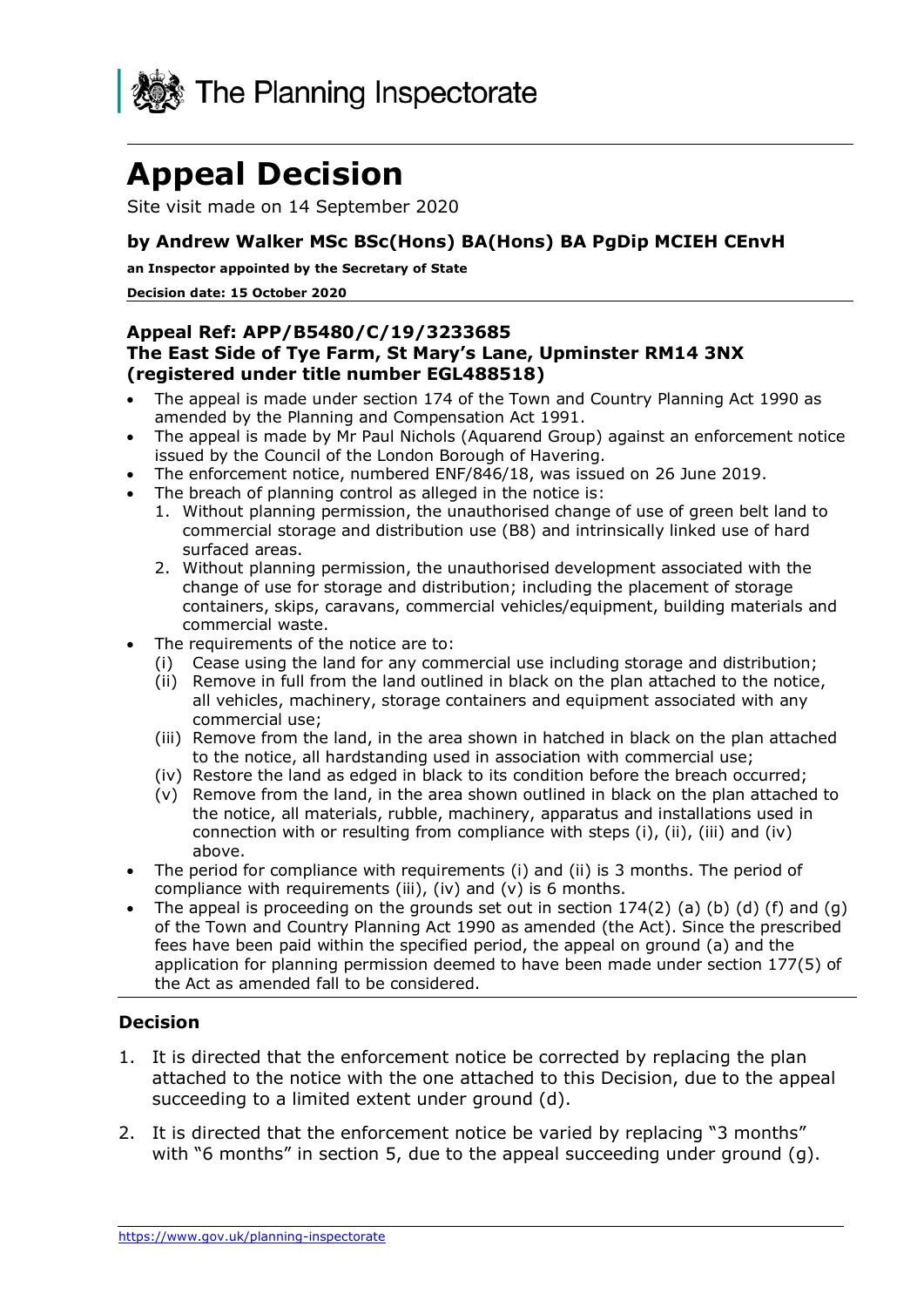- 3. It is directed that the enforcement notice be varied by replacing "6 months" with "8 months" in section 5, due to the appeal succeeding under ground (g).
- 4. Subject to this correction and variations the appeal is otherwise dismissed and the enforcement notice is upheld, and planning permission is refused on the application deemed to have been made under section 177(5) of the Act as amended.

# **Grounds (b) and (d)**

- 5. It is clear from the photographic evidence submitted by both parties, and supported by the statutory declarations, that by the end of 2006 (and apparently in continuous use since) the appellant's commercial storage and distribution use (B8) included 2 areas which the Council has included within the area edged in black on the enforcement plan. These are the narrow strip of land running immediately alongside the access road, and the roughly triangular shaped parcel of hardstanding immediately to the north-east of the yard.
- 6. Even were the notice correct that a change of use had occurred in respect of these 2 areas (disputed by the appellant under ground (b) although I note that it is not argued explicitly that no change of use has historically taken place in respect of the triangular parcel of land), I am satisfied that any such development had taken place in excess of 10 years before the notice was issued and was continuous throughout that period. Therefore, it was too late to take enforcement action in respect of them. An appeal under ground (d) therefore succeeds in this respect and I am accordingly using my powers, satisfied that it would cause no injustice to the parties, in correcting the plan attached to the notice so that these 2 areas are outside the land edged in black subject to the allegation.
- 7. The photographic evidence also clearly shows (Google Earth aerial image dated 4 June 2015) that an area of hardstanding (hatched in green by the appellant  on his *Current Site Plan 2020* in appendix AQ8 of his statement) had been laid to completion and was in apparently in use by his B8 undertaking on that date (while noting that a Google Earth aerial image dated 27 June 2010 shows no such development to have taken place). While I find accordingly that it would be too late for the Council to take enforcement action in respect of the operational development represented by the hardstanding in isolation (as it was substantially completed more than 4 years before the issue of the notice), the notice is directed at the alleged breach of planning control constituted by the unauthorised change of use of the land linked to the hardstanding. Therefore, an appeal under ground (d) does not succeed other than to a limited extent as set out in the paragraph above since the appellant has not persuaded me on the balance of probabilities that change of use in respect of all other parts of the land continuously occurred for 10 years or more before the issue of the notice.

## **Ground (a) and the deemed planning application**

## *Main issues*

- 8. The main issues in the ground (a) appeal are:
	- whether the development is inappropriate development in the Green Belt;
	- the effect of the development on the openness of the Green Belt.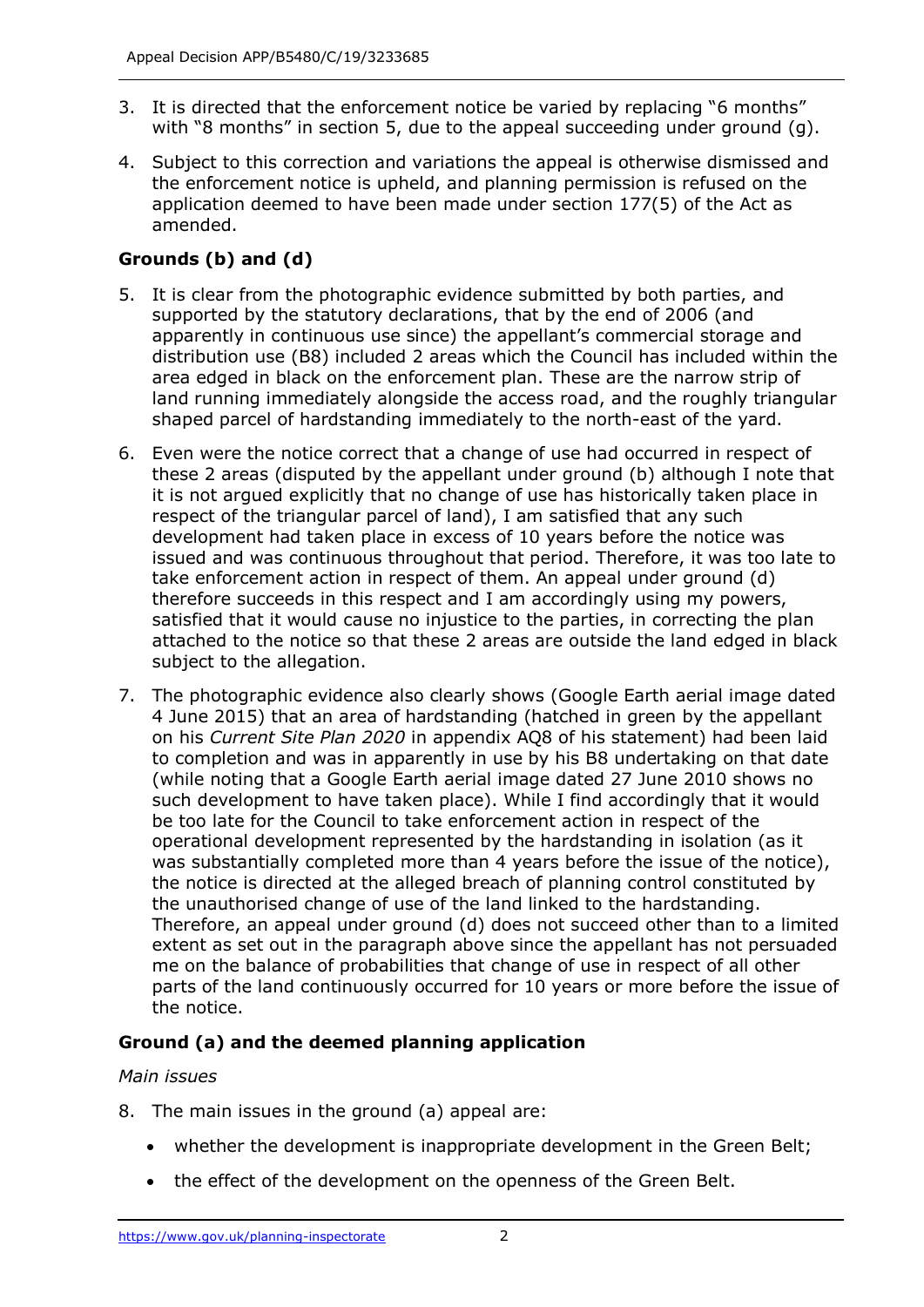- the effect of the development on the character and appearance of the area.
- • would the harm by reason of inappropriateness, and any other harm, be clearly outweighed by other considerations? If so, would this amount to the very special circumstances required to justify the development?

#### *Reasons*

Inappropriate development, effect on the Green Belt, character and appearance

- 9. Chapter 13 of the National Planning Policy Framework (the Framework) stresses that the Government attaches great importance to Green Belts. The fundamental aim of Green Belt policy is to prevent urban sprawl by keeping land permanently open; the essential characteristics of Green Belts are their openness and their permanence. Inappropriate development is, by definition, harmful to the Green Belt and should not be approved except in very special circumstances.
- 10. Paragraph 146 of the Framework says that certain forms of development are not inappropriate in the Green Belt provided they preserve its openness and do not conflict with the purposes of including land within it. These include of land such as changes of use for outdoor sport or recreation, or for cemeteries and burial grounds. These types of changes of use are similarly considered as not inappropriate under Policy DC45 of the Council's Core Strategy and Development Control Policies Development Plan Document 2008 (DPD) which, while dating from some years before the current Framework, is broadly consistent with it since the general aims of the policy is to promote uses that have a positive role in fulfilling Green Belt objectives. I therefore give engineering operations (such as hardstanding) and material changes in the use it weight.
- 11. I agree with the Inspector in the dismissed 2012 appeal<sup>1</sup> that the appeal site is located in an area of sporadic residential and commercial development interspersed with open land, and that although buildings are visible in the landscape (including structures associated the adjacent site for travelling show people) there is a general sense of openness, albeit with the activity of the M25 motorway visible in the distance. It seems to me therefore that it is of great importance in meeting the fundamental aim and purposes of Green Belt policy to keep the interspersed areas of open land permanently open and to protect them and the countryside they constitute from encroachment and urban sprawl.
- 12. Notwithstanding that there is screening around the site and that it is set back from the road, the appeal development through its extensive areas of hardstanding, storage containers, skips, caravans, commercial vehicles, equipment, building materials and commercial waste significantly reduces the spatial openness of the land. The movement of large commercial vehicles upon the site, though transient, further diminishes the sense of openness of the land and reinforces the encroachment upon the countryside. These factors, and for the same reasons given, also cause significant harm to the character and in conflict with paragraph 170 of the Framework as the development fails to recognise, or preserve, the intrinsic beauty of the countryside. appearance of the countryside which is not contingent on public views. This is

 $1$  APP/B5480/A/12/2171821, decision date 23 July 2012, erection of one industrial unit and demolition of existing timber storage shed.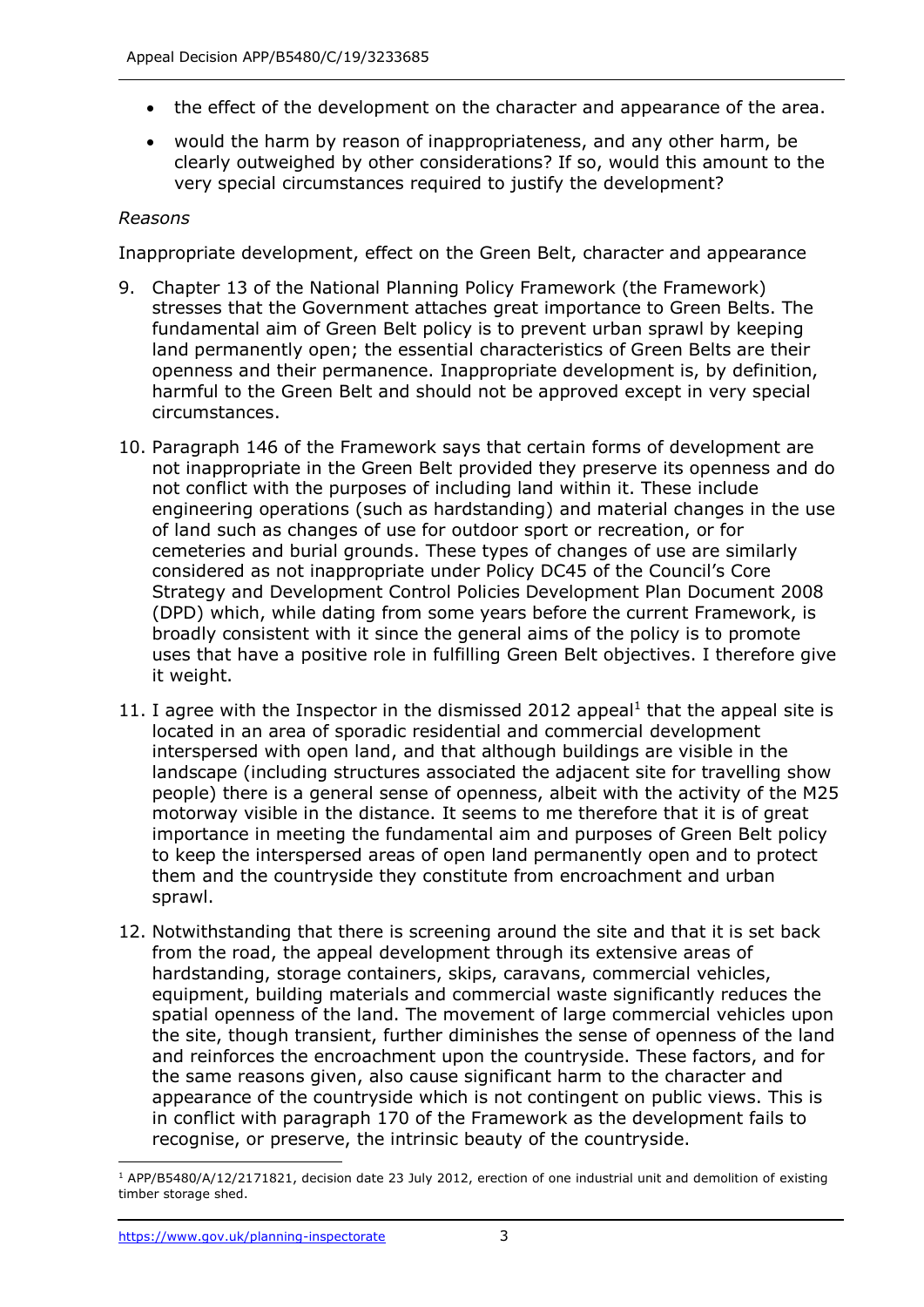13. In coming to these judgements, I have taken into account my finding under ground (d) that a significant portion of the hardstanding laid within the site is lawful as operational development. However that fact does not dissuade me from the conclusion, for the reasons above, that it is the change of use and the intrinsically linked hardstanding (which in any respect in totality encroaches deeper into the site than the aforementioned section) do not preserve the openness of the Green Belt and conflict with the purposes of including land within it. They are therefore inappropriate development.

#### Other considerations

- 14. The appellant says that the appeal development has resulted from the growth of the business which, to maintain viability and its employment of 47 people, requires the space on the site and its hardstanding for the assembly of plant and materials as a staging post for moving onto more-constrained worksites and for the turning of HGVs. Chapter 6 of the Framework says that planning decisions should support a prosperous rural economy and the sustainable growth and expansion of all types of business in rural areas. I therefore give this consideration significant weight.
- 15. The turning of HGVs on the site enabled through the space and hardstanding of the appeal development enables them to exit onto the highway in forward gear, for the benefit of highway safety. I give this consideration significant weight.

### Green Belt planning balance

- 16. Paragraph 144 of the Framework indicates that in considering any planning application, substantial weight should be given to any harm to the Green Belt. Accordingly, as I have found harm to the Green Belt I apply substantial weight in respect to it. I have also found that significant harm would be caused to the character and appearance of the area. In totality, the harm is of a magnitude which weighs very heavily against the appeal development.
- 17. Having considered all matters raised in support of the appeal development I conclude that, collectively, they do not clearly outweigh the totality of the harm I have identified. Accordingly, very special circumstances do not exist and the development is contrary to the guidance in the Framework, Policies DC45 and CP14 of the DPD and Policy 7.16 of the London Plan which together seek to protect the Green Belt and its character and appearance. Accordingly, the appeal under ground (a) does not succeed.

## **Ground (f)**

- 18. It is clear from the way the requirements of the notice have been drafted that the Council is pursuing the purpose of remedying the breach of planning control rather than remedying injury to amenity.
- 19. Notwithstanding this purpose, the appellant has put forward lesser steps to those required in the notice in the form of 2 alternative schemes for consideration in conjunction with the appeal under ground (a): (1) that the land associated with the hardstanding found under ground (d) to be lawful as operational development should be permitted to change use by allowing it to be used solely for the purposes of vehicle parking and for the turning of HGVs; (2) that the land associated with the hardstanding found under ground (d) to be lawful as operational development should be permitted to change use by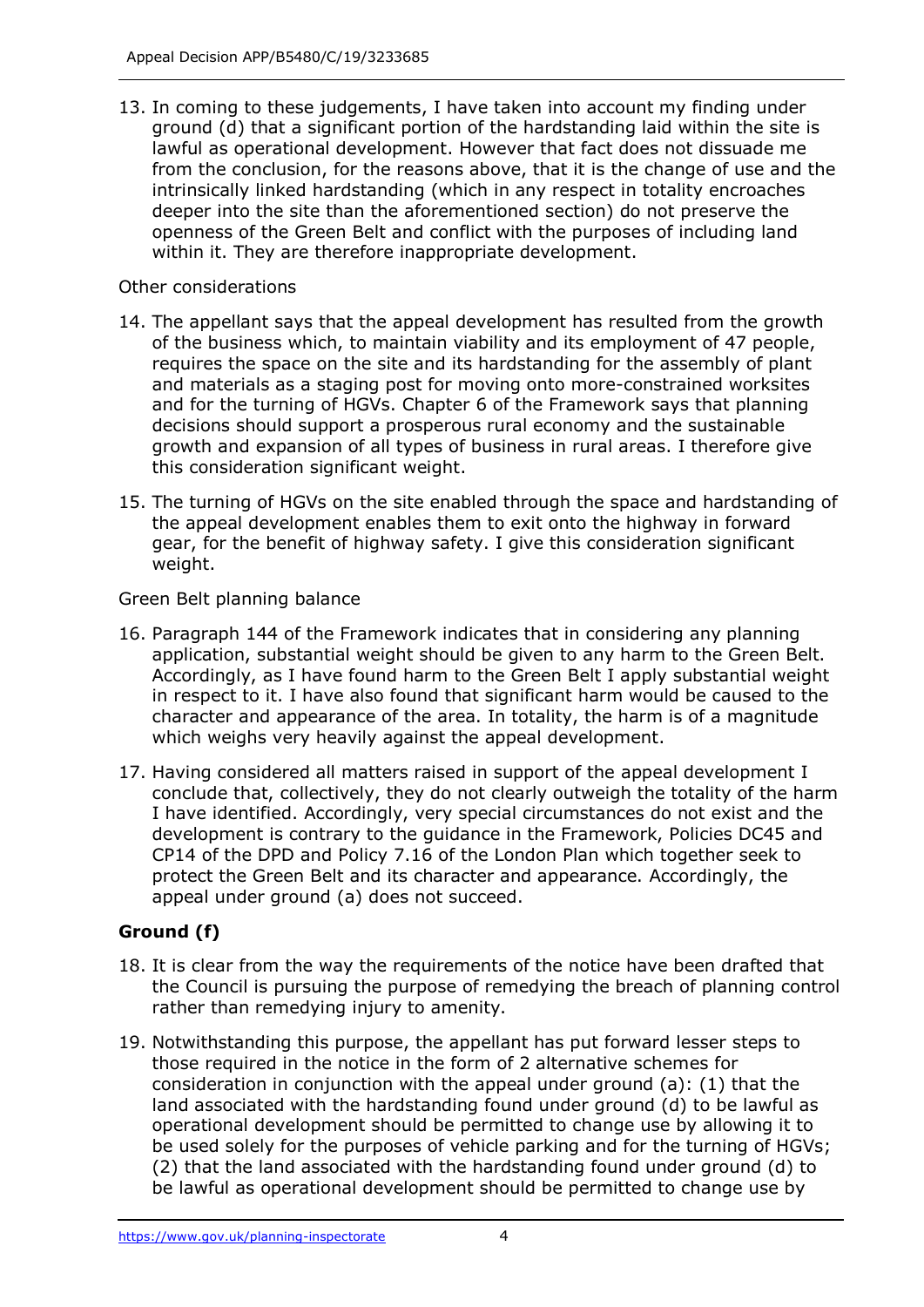allowing it to be used solely for the purposes of the turning of larger vehicles visiting the site, with the boundary fence around the northern and eastern perimeter of the yard returned to its original position.

- 20. It is suggested that either of the schemes could be secured by condition in granting planning permission. Further, the appellant has highlighted in drawings showing the proposed schemes that a new landscaped bund of 1 metre in height would be introduced to the perimeter of the retained hardstanding using permitted development rights. Under both schemes, the hardstanding which appears to have laid in 2016 (hatched in grey by the  appellant on his *Current Site Plan 2020* in appendix AQ8 of his statement) would be removed and the land re-instated.
- 21. However, these alternatives to what is required in the notice would not remedy the breach of planning control. Further, even had I found that the purpose of the notice was to remedy injury to amenity caused by the breach, the alternative schemes would not achieve this. Taking into account all elements of the alternative proposals, the change of use would be inappropriate alternatives conflict with the purpose of including the land within the Green Belt, through the encroachment of the countryside by the presence and manoeuvring of large commercial vehicles on the site as an integral part of the site's use notwithstanding the transiency of individual vehicles. The Framework requires that substantial weight should be given to any harm to the Green Belt, and accordingly the weight assigned to the harm caused by each of the alternative schemes is substantial and does not materially affect the outcome of the planning balance undertaken. development in the Green Belt and would by definition cause it harm. Both
- 22. The appellant has also suggested that I vary the steps of the notice to enable him to retain the hardstanding that I consider to be lawful as operational development under ground (d). However, Section 173(5)(a) of the Act provides that a notice may require the alteration or removal of any buildings or works in achieving its purpose, which in this case I consider to be the remedying of the breach by restoring the land to its condition before the change of use took place. I find based on all the evidence that the hardstanding works were integral and solely for the purpose of facilitating the unauthorised use. Therefore, and despite being immune from enforcement as operational development, the notice is correct in requiring the hardstanding to be removed so that the land is restored to its condition before the change of use took place.
- 23. Therefore, while declining to use my powers under ground (a) to grant planning permission for the development in whole or in part, I will also not vary the notice under ground (f) as no lesser steps are possible to remedy the breach of planning control than as required in the notice. Therefore, the appeal under ground (f) fails.

# **Ground (g)**

- 24. For an appeal to be successful under this ground, I must be satisfied that the time given to comply with the notice falls short of what reasonably should be allowed.
- 25. The notice, in essence, allows 3 months to cease the unauthorised use and move items off the land and a further 3 months (6 months in total) for the removal of the hard surfacing and reinstatement of the land.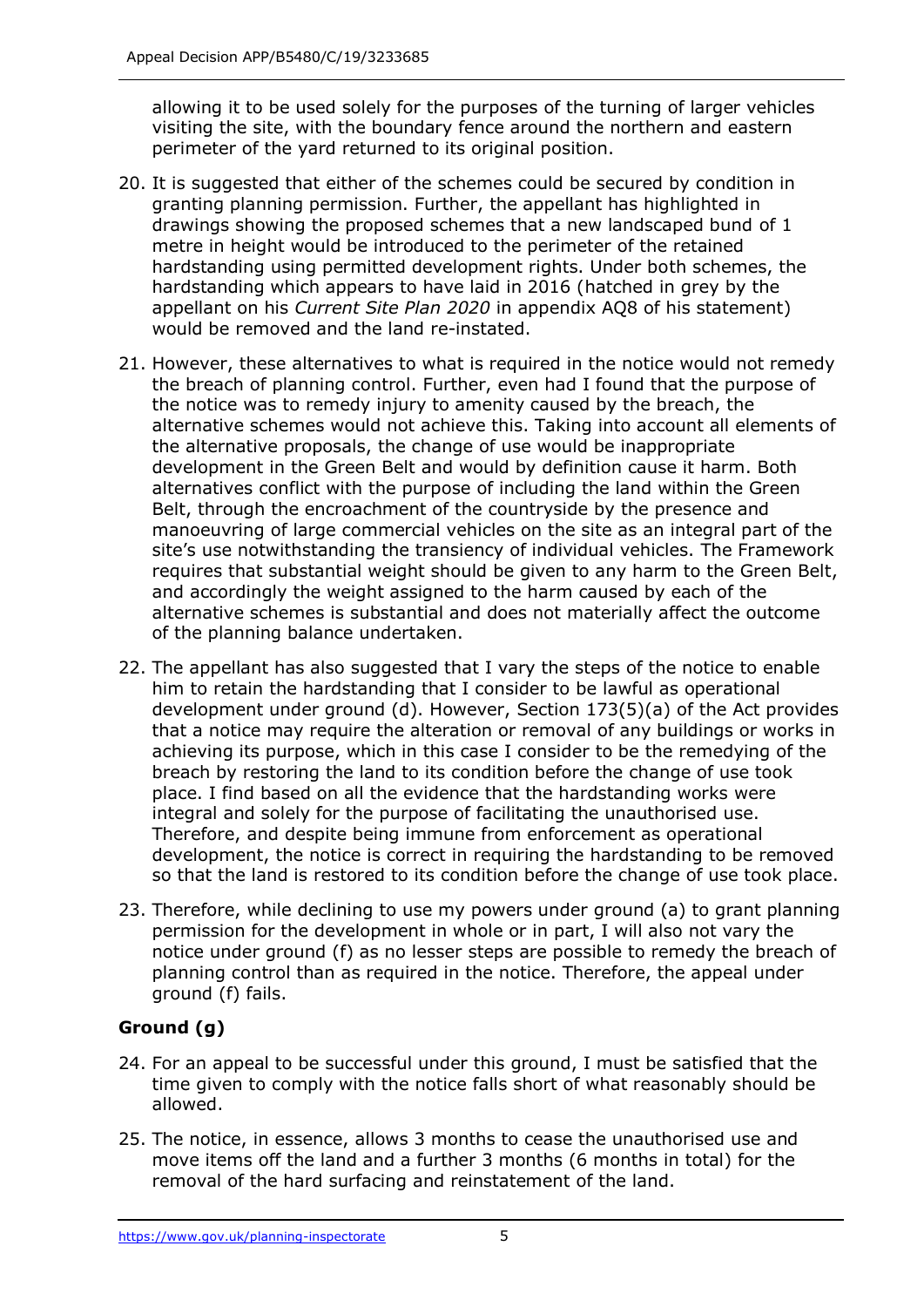26. While there is ongoing harm being caused to the Green Belt and to the character and appearance of the area, I must weigh that against what the appellant has said, and as a ground (a) appellant he had reasonable cause to wait for the outcome of the deemed planning application before making any plans or taking any steps as contingency in the event of its refusal. I place significant weight on his comments under ground (g) and in particular that this Decision will likely mean that he will have to relocate his business. Further, I accept his argument that the time periods allowed by the notice would be too short in locating a suitable alternative site and securing the necessary consents, and that an unreasonably short compliance timescale would have a significant negative impact on business continuity and employment. Also being mindful of the Framework's support for businesses and the economy, I agree with the appellant that it is reasonable for the notice to be varied to allow 6 months for the unauthorised use to cease and for removal of associated items to occur and to allow 8 months for the hardstanding to be removed and the land re-instated. Accordingly, I am using my powers to vary the notice to these effects and the appeal under ground (g) succeeds.

# **Conclusion**

 27. For the reasons given above I conclude that the appeal should not succeed except in respect of ground (g) and to the limited extent on ground (d). I shall uphold the enforcement notice with a correction and variations and refuse to grant planning permission on the deemed application.

*Andrew Walker* 

INSPECTOR